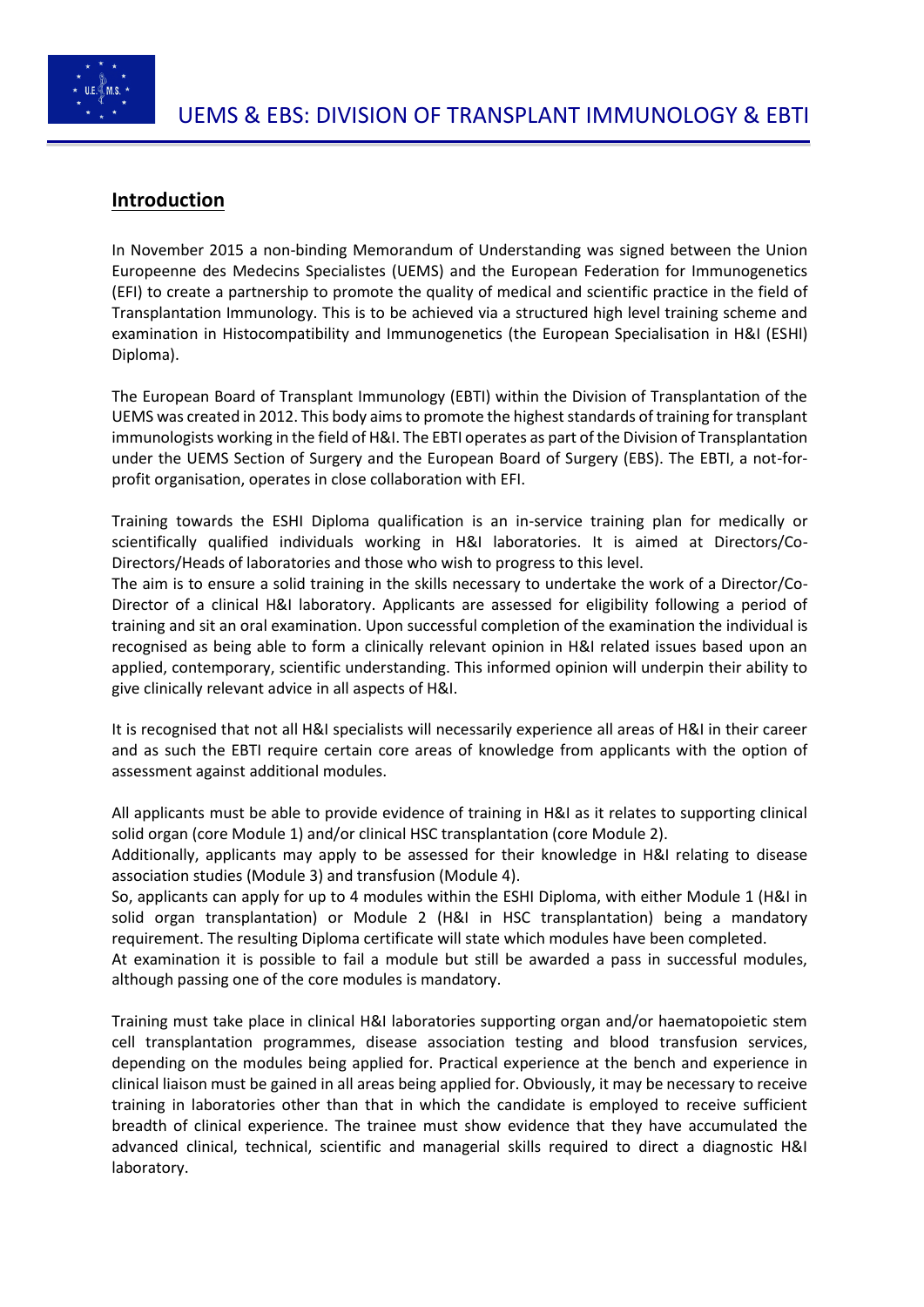

To undertake i) the training, ii) the application for eligibility and iii) the examination, the trainee must:

• Have the support of the Lab Director.

• Have an Educational Supervisor who is a current Director or Co-Director of an EFI accredited lab **or** who holds a recognised qualification that shows a specialisation in H&I (e.g. FRCPath in the UK, Fachimmungenetiker DGI in Germany, Opleidingseisen Medische Immunologie in the Netherlands,the Especialidad de Immunologia in Spain or the ESHI Certificate (Honorary or by examination). Other supervisor qualifications may also be agreed as being suitable by the European Board of Transplant Immunology, **in advance of training beginning**.

• Train in an H&I laboratory which has achieved EFI accreditation (in solid organ or HSCT transplantation categories) at a date prior to the individual's application for the ESHI Certificate examination. *Training in a non-EFI accredited laboratory may be deemed acceptable, however the candidate must still be able to show appropriate experience/knowledge has been gained during the period of their training. For example, part or all of the training may have been undertaken in an ASHI accredited laboratory. Applicants should ideally discuss their circumstances with the EBTI Board prior to commencement of training to ensure their training environment is deemed suitable.* 

# **ESHI Diploma Fellow Re-assessment**

ESHI Diploma Fellows need to complete a record of Continued Medical Education (CME)/ Continued Professional Development (CPD) in the ESHI Certificate modules for which they have received certification over a 3 year cycle. This is to ensure that ESHI Certificate Fellows (received as Honorary or by Examination) retain their competence and knowledge. All holders of the ESHI Diploma will need to submit evidence of 3 years of CME/CPD by the end of calendar year 2023 in order to receive an updated certificate.

Evidence will take the form of either:

i) personal summaries of participation in nationally recognised local CME/CPD schemes over a 3 year period (e.g. BSHI/FRCPath in the UK), or

*ii*) where no national scheme exists, a summary of activities undertaken within the preceding 3 years. This must be submitted on the 'ESHI CME-CPD Spreadsheet' available on the EFI website with supporting pdf certificates of attendance where appropriate. *The 'ESHI CME-CPD Spreadsheet' explains the required number of 'EFI Educational Credits' (EECs) that must be achieved in different CME-CPD categories.* 

Submissions must indicate which modules the applying Fellow wishes to retain competence within (Solid Organ, HSCT, Disease Association and Transfusion). Submissions will be assessed and replacement Certificates sent to Fellows where there is evidence of ongoing H&I experience at a senior level.

## **ESHI Examinations rules**

The ESHI Diploma is obtained on Passing Part I (Eligibility) and Part II (Oral Examination).

### **Part 1: Eligibility**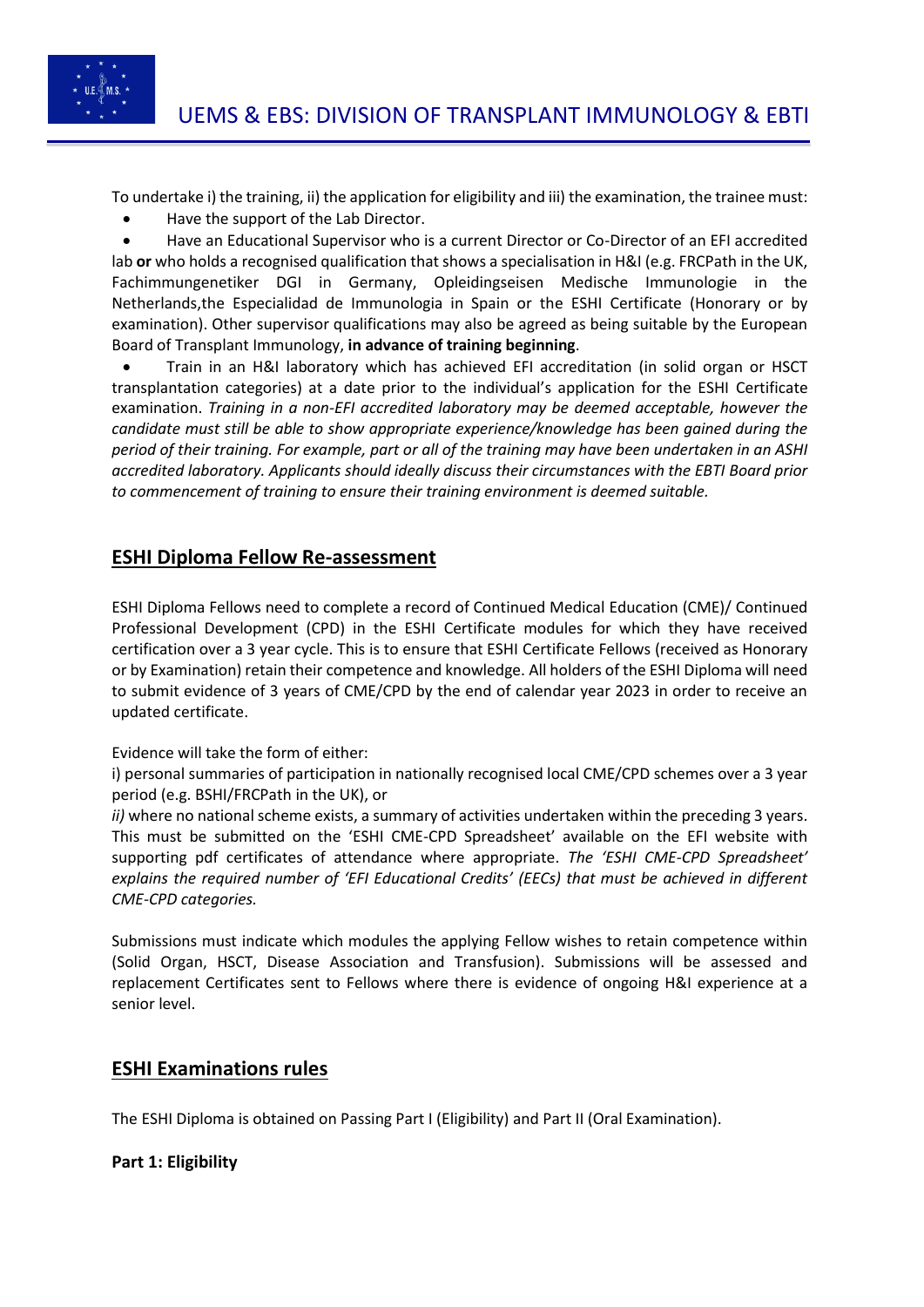

1) The candidate can apply for consideration to take the ESHI oral exam when he/she meets one of the following criteria:

• Science graduates; has completed specialist training in H&I under supervision by a Director/ Co-Director of an EFI accredited lab or under supervision of an individual with a recognised specialist qualification in H&I (see above) during a minimum of 5 years (at least 50% FTE) in post in an EFI accredited H&I lab. N.B the training lab(s) must have been granted EFI accreditation during the period of the candidates training i.e. the lab does not necessarily have to have been EFI accredited for the entire duration of the applicants training.

• Medically qualified candidates (those who hold a medical degree and are eligible to use the designation 'MD'); has completed specialist training in H&I under supervision by a Director/ Co-Director of an EFI accredited lab or under supervision of an individual with a recognised specialist qualification in H&I (see above) during a minimum of 3 years (at least 50% FTE) in post in an EFI accredited H&I lab. (Physicians are clinically trained/educated and therefore their understanding and approach towards laboratory test result interpretation includes the clinical outcome which is important in order to put these test results in a clinical context. This explains the difference in minimum time required for training between medically qualified ESHI Diploma candidates and science graduates). N.B the training lab(s) must have been granted EFI accreditation during the period of the candidates training i.e. the lab does not necessarily have to have been EFI accredited for the entire duration of the applicants training.

2) The candidate must also be able to:

• Communicate in the English language

• Submit a training portfolio which demonstrates: 1) continuity and 2) breadth of training covering all aspects of H&I within the modules applied for during their years of training. The candidate must also provide a breakdown of courses/meetings attended that shows a total of 30 EFI Educational Credits (EECs)over the period of their training, based on the following system:

o Attendance at H&I specific courses (e.g. UK BSHI Higher Specialist Training course, Hesperis Course (ESOT), EFI/ASHI/APHIA Summer School, French SFHI Course etc) 1 EEC/hour of attendance

o Participation at recognised international transplant/immunology/H&I congress (e.g. Annual EFI/ASHI/APHIA meeting, ESOT, EBMT, etc), ▪ Attendance 1 EEC/hour of attendance

- First or last authorship (poster or oral) 2 EECs\*
- o Participation at recognised national transplant/immunology congress
- Attendance 1 EEC/hour of attendance
- First or last authorship (poster or oral) 2 ECCs<sup>\*</sup> \*per abstract

 $\circ$  Attendance of a minimum of two national/international educational transplant/immunology meetings (courses, congresses, symposia) and participation with first or last authorship in at least one (poster or oral) is mandatory.

• Demonstrate the agreement of the Head of Department and training supervisor for the application to be submitted.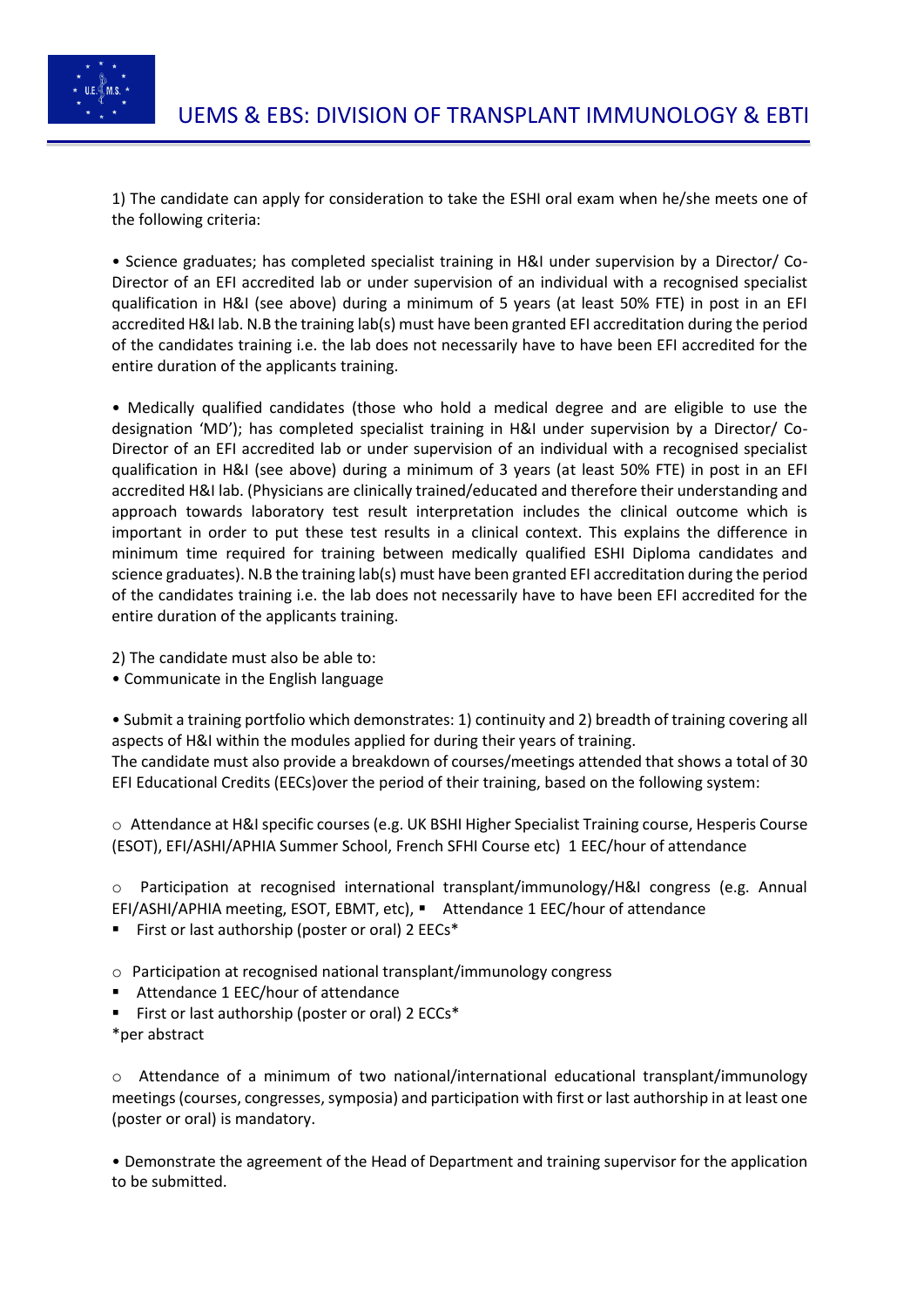

3) The following qualifications and experience, although not mandatory, are considered of great importance and will count in the applicants favour:

o Local professional qualifications e.g. FRCPath in the UK, Fachimmungenetiker DGI in Germany, Opleidingseisen Medische Immunologie in the Netherlands or the Especialidad de Immunologia in Spain.

o Higher degree (M.Sc., Ph.D.) in the field of transplantation, transfusion or immunology.

o Publication(s) in peer reviewed journals in the field of transplantation, transfusion or immunology (especially as first or last author).

o Visits to laboratories other than the main training site.

The application will be considered by a sub-committee of the EBTI. The sub-committee will have three members: the Senior or Junior Secretary and two nominated members of the European Board of Transplant Immunology. At least one of the members should not be from the same country as that in which the applicant obtained his/her training in H&I. The applicant will be informed by e-mail on the acceptance or rejection of the application no later than 6 weeks from the date the application was received by the EBTI.

### **Part 2: Oral Examination**

### **The aim of the examination**

The examination process will take into account which modules have been applied for and will assess whether trainees working towards specialisation in H&I have acquired the requisite highly specialised scientific knowledge, clinical and laboratory skills and attitudes required to, *inter alia*:

♦ Advise on donor/recipient compatibility for transplantation by providing a risk assessment based on H&I factors.

- ♦ Advise on the relevance of HLA type to disease diagnosis and patient management.
- ♦ Provide H&I related advice relevant to the treatment of patients with blood products.
- ♦ Professionally direct a diagnostic H&I laboratory service.

The oral examination will determine whether a candidate has successfully acquired the core body of knowledge and basic skills that underpin the ability to practise H&I at Director/Co-Director level, encompassing fundamental concepts of Histocompatibility, Immunogenetics and the principles of diagnostic and therapeutic H&I.

The standard that the candidates will be expected to achieve in the assessment will be commensurate with having completed 5 years in post (at least 50% FTE) for science graduates. For medically qualified candidates, the ESHI exam will normally be taken after a minimum of 3 years training (at least 50% FTE) and specialisation in H&I.

Physicians are clinically trained/educated and therefore their understanding and approach towards laboratory test result interpretation includes the clinical outcome which is important in order to put these test results in a clinical context. This explains the difference in minimum time required for training between medically qualified ESHI certificate candidates and science graduates.

The overall purpose of the oral examination is to provide assurance that a candidate who has successfully completed the ESHI training portfolio and has successfully submitted an eligibility application to EBTI is fit to practice at the level of a Director/Co-Director of an EFI accredited laboratory.